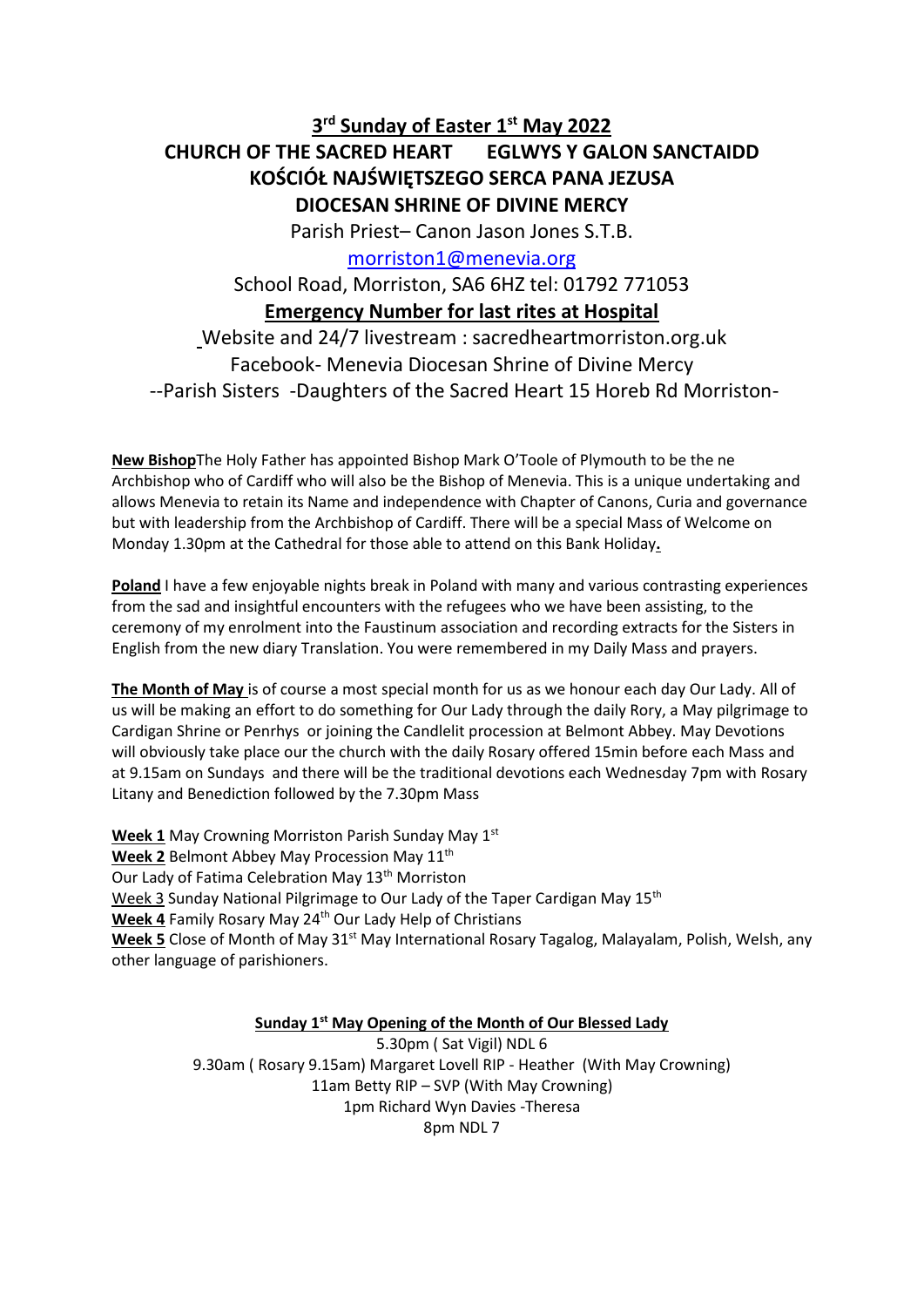## **Rosary 15 min before each Mass except Wed and 1st Friday (rosary during devotions )**

## **Monday ( Bank Holiday)**

9.30 am Nov Dead List Novena 8 10.30am Chaplet at Hospital Chapel 1.30pm Welcome Mass at Cathedral for New Archbishop

#### **Tuesday**

9.15 am Novena to St Anthony 9.30am NDL 9 10am Parish Legion of Mary 3.15pm Junior Legion of Mary -Bishop Vaughan School

#### **Wednesday**

2.30pm Pat Simons - seniors Seniors Club Meeting 7pm May Devotion 7.30pm Holy Mass Pro Pop Transferred from Sunday 1<sup>st</sup> May

#### **Thursday**

9.30am Diane Birthday Blessings ( Belated) SVP Coffee morning

## **Friday 1 st Friday of the Month All Day Adoration 6am – 10pm**

9.30am Nina Davies RIP 3pm Hour of Mercy 6.30pm Holy Hour 7.30pm Theresa Gaynor RIP Anne Coombes 9.45pm Night Prayer and Benediction

# **Saturday 1<sup>st</sup> Saturday of the Month**

9.30am 1<sup>st</sup> Communion class 10.10am Act of Reparation 10.15am The Rosary 10.30am Holy Mass John Moran RIP Family 11am Exposition, Fatima Prayers, Confessions Benediction Fatima Consecration and Ave 4pm General Childrens Catechism

# **Sunday 8 th May**

5.30pm ( Sat Vigil) Monica Hanford Birthday Anv - Phillip

9.30am ( Rosary 9.15am) Richard Wyn Davies – Theresa

11am Ken Cox - SVP

8pm Pro Pop